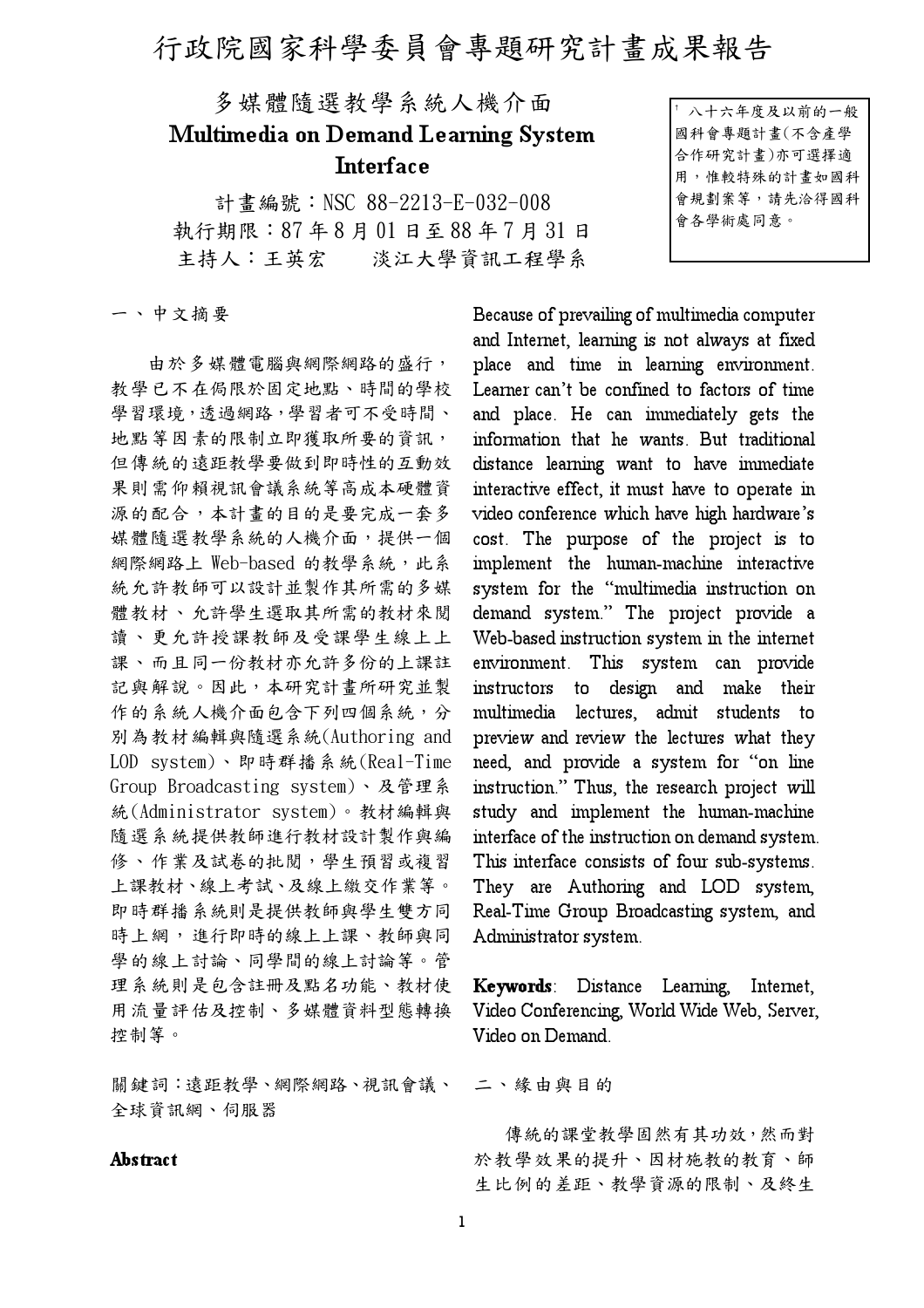學習的理想等都仍有難以克服的關卡,雖 然多媒體教學可以提供教學型式的改變, 提高學生的興趣,可以提高學習效果,但 對因材施教、及受限於同時同地的問題仍 無法克服。而遠距教學(Distance Learning )可以克服偏遠地區教學資源不 足的問題、平衡城鄉教育水準的落差、傳 播高品質教育等功能。然而、由於傳統的 遠距教學技術需要依賴視訊會議(Video Conferencing)的技術,到目前為止,遠距 教學的環境仍仰賴高成本的器材設備及專 屬的通訊線路。

WWW(World Wide Web,全球資訊網)是 目前網際網路上最受歡迎的資訊服務系 統, 它的多媒體化圖示界面, 提高使用者 簡易的操作方式,並能整合聲音、影像及 圖形等多媒體資訊檔案,而檔案傳輸、電 子郵件、搜尋等幾乎所有網際網路上其它 的資訊服務功能都可以利用 WWW 來達成。 正因為 WWW 的操作簡易、應用廣泛之利, 無論是政府機關、教育文化、工商企業、 甚至個人均以提供網站服務,以增進資訊 的傳播、理念的傳達、知名度的提升,並 藉以降低人力、時間及成本的花費。

整體的研究計書是鑑於此一高效能、低 成本及無時空限制的資訊潮流趨勢,為克 服目前的教學問題,為教學環境提供一個 低成本,卻可以達成多項教育改革的理 想。本研究計畫提出一個多媒體隨選教學 系統的架構、功能及達成目標,並探討其 未來之展望。本研究計畫提供一個簡易、 友善的人機介面。

本計書的目的是要完成一套多媒體隨 選教學系統的使用者界面之應用程式,這 個程式是以 Web-Based 的使用者界面為基 礎,由四個子系統組成,分別為教師系統、 學生系統、電子白板教學系統、及管理系 統。

三、結果與討論

電腦輔助教學一直是教育工作者藉以 提高教學成效的重要方法之一。多媒體及 網路等技術的發展及電腦硬體速度的進步 更使電腦輔助教學進化到多媒體電腦輔助 教學、遠距教學、虛擬教室等。更重要的 是延伸相關技術更可以繼續發展網路上的 多媒體"隨選教學系統"的技術。

多媒體隨選教學系統除了可以提供多 媒體教學科技、多媒體輔助教學、多媒體 遠距教學、虛擬教室等,又可提供學習者 隨時隨地上網選取其所需的教材及教學內 容,對於因材施教及終身學習的教育終極 理想亦可獲得落實。

但是,再優秀的教育家、再優良的教 材,如果沒有簡便的設計介面以製作出多 媒體教材,儲存到隨選教學系統伺服器, 那麼授課的教師及受課的學生就無法達成 隨選教學的目標,同樣地,有了優良的教 材,卻沒有簡易、迅速的播放及控制介面, 也會無法達到隨選教學的效果。因此,如 何建構一個簡易、迅速、友善的設計、製 作、編輯、存取、播放等操作及控制的整 體性人機介面,對整個多媒體隨選教學系 統是非常重要的,對系統的成效及目標的 達成,位居於舉足輕重的地位。

本計畫整體的系統架構為圖一所示, 分成教材編輯系統、教材隨選系統、即時 群播系統、及管理系統,使用者登錄系統 時,依據使用者身份及權限,只適當提供 底下四個子系統部分介面供其使用。



教材編輯系統提供教師管理並儲存上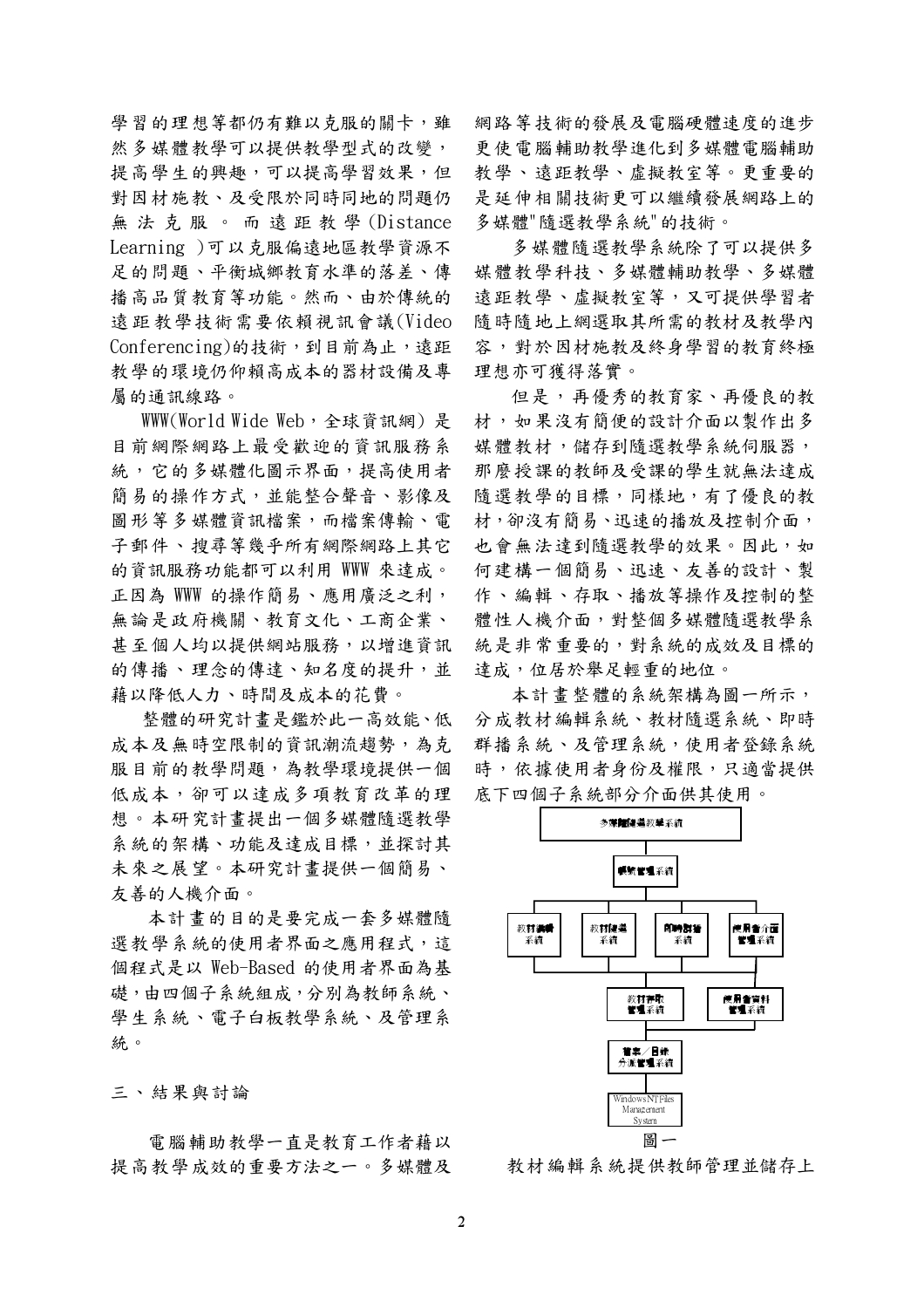課使用的教材與編輯學生的作業、考卷與 製作題庫,在 Server 端會提供硬碟空間, 讓教師把上課用的教材存放在此,並且使 用資料庫來紀錄教材的資訊,例如教材名 稱、教材編輯者、實際儲存的位置等等。 此子系統還會提供幾個功能,例如線上編 輯作業考卷、把幾個單頁的教材編成一套 並配合教師的講解來自動播放、教師可以 瀏覽私人教材或公用教材。而Client端使 用者的身份以教師為主。教材編輯系統分 為四個部分,分別是教材上傳系統、教材 成形系統、教材瀏覽系統、編輯學生評鑑 系統(如圖二)。



教材隨選系統的使用者以學生為 主,學生只要註冊帳號與密碼就可進入到 此子系統中,此系統的主要目的是提供學 生瀏覽上課教材與作答作業、考卷或自我 評量。學生可以依自己的興趣選擇所要瀏 覽的教材,就可學習到所要學習的知識, 而且還可選擇作答作業與考卷或進入到題 庫自我評鑑。



圖三

即時群播系統是一個廣播方式的線上 上課系統,提供師生同時不同地的上課環 境,利用此系統所提供的介面環境營造一 個模擬實際課堂上課的情況。系統分成兩 部分,一為課程管理介面,一為即時群播 介面,課程管理介面提供上課的課程選擇 與啟動個別的即時群播系統介面,架構流 程如圖四,師生一進入課程管理介面時, 老師可選擇所要開的課程,而學生可由目 前老師所選擇開的課程中選擇課程,接著 進入即時群播環境中上課。



圖四

即時群播介面提供了教材瀏覽的連 結、計論室、雷子白板、聲音及影像的播 放,及系統架構流程如圖五,師生均透過 此一介面連上即時群播伺服器,老師透過 計論室的文字交談,雷子白板的圖形加強 所 闡釋的意思,聲音與影像增加學習的效 果等,將以上種種資訊透過網路傳至即時 群播伺服器,再經由伺服器以廣播方式將 資訊傳遞給每位學生。



整個即時群播系統的使用者介面也是 透過瀏覽器來執行,因此整個 Client 端介 面開發是以 Java 語言作為發展重心,但在 驅動使用者電腦的音效卡與影像補抓卡 上,目前並為辦法使用 java applet 來實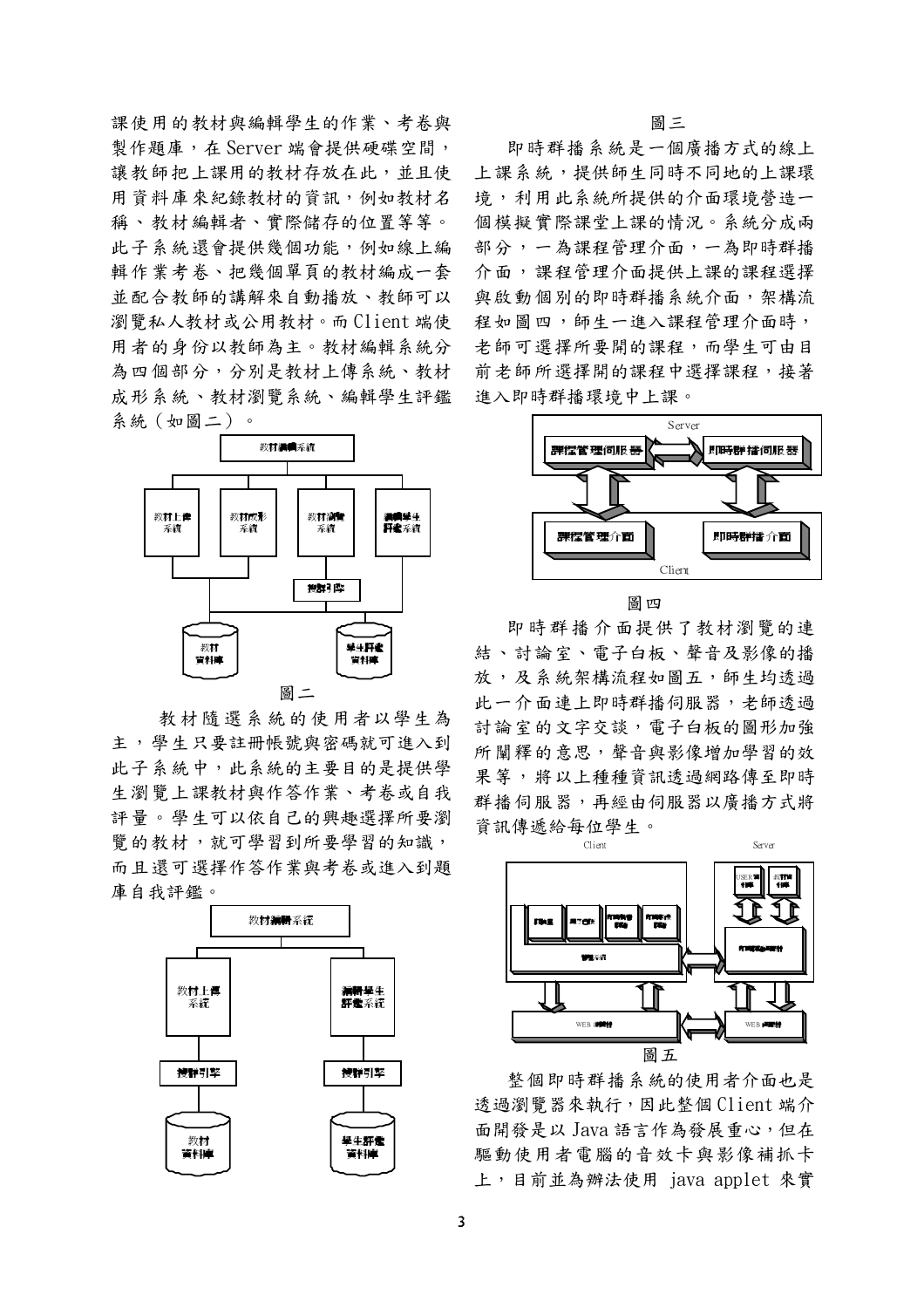作,因此這一部份是使用 C 語言來完成, 再透過 Java applet 來呼叫此一 DLL。以下 圖六是此一課程管理的使用者介面,而圖 七是即時群播的使用者介面。



圖七

在管理系統部分採群組層級分類,區分 成一般使用者,老師與系統管理員,此部 分系統除做安全權限之維護,尚含有使用 者資料之管理。在管理系統下依據使用者 權限可擁有查詢、新增、修改、刪除學生 及老師的資料,並提供留言本及公告欄供 使用者使用。

整個多媒體隨選教學系統是由這四個 子系統所組成,透過這個架設在 Web-base 底下的系統,使用者可以以較簡單、方便、 低設備要求的方式下,達到教導與學習的 目的。

四、計書成果自評

本計書是以 Web-base 的原則來設計, 並配合 Client-server 架構作為整個多媒 體隨選教學系統的運作流程,透過瀏覽器 來呈現整個系統介面,以消彌作業平台上 的差異,也讓執行時所要的系統需求更為 簡單且單純。

本計畫為兩年計畫,我們已依進度完成 完成第一年的目標,建立了 Typescript language 制訂、視覺化查詢語言的制訂、 播放的同步控制、教材的註記及解說檔回 群技術、即時群播的討論室與電子白板及 管理系統的使用者資料建置與權限設定 等。再者,本計畫已將各別子系統的研發 成果投稿於全國計算機論文會議  $(NCS'99)$ , 見附錄一、二、三。

本計畫將來的目標針對視覺化的教材 編輯環境、線上考試與評鑑、資料在網路 傳遞延遲的問題與多媒體資料的壓縮等課 題做更深入的研究,以開發更友善、操作 簡易的人機介面。

## 五、參考文獻

- [1] 黄偉倫、凌明煌、薛沛宏、曾中浩、林 俊良編著"MS-Windows 多媒體程式設 計"松岡雷腦圖書資料公司。
- [2] 吴熙揚譯"網路廣播"第三波資訊股 份有限公司。
- [3] 楊豐瑞、吳傳華、爾大衛編著"多媒體 網路通訊"松岡電腦圖書資料公司。
- [4] 陳年興 "全球資訊網整合式學習環境 Web-based Learning Environment", 資訊 與教育, vol. 64April, pp2-13, 1998
- [5] 姜國輝、楊博文"一個應用於 CSCW 環 境中的協同控制之雛形研究CSCW之通 訊控制"。
- [6] John A Robinson "Communication services architecture for CSCW" computer communications volume 17 number 5 may 1994
- [7] Hamalainen, M. & Whinston, A. B. & Svetlana, V (1996), "Electronic Markets for Learning: Education Brokerages on the Internet." Communication of the ACM, 39(6), pp51-58
- [8] Donald H. C. & Jianping  $Z_n$ , Multimedia Computer-Based Test Generation System", Education